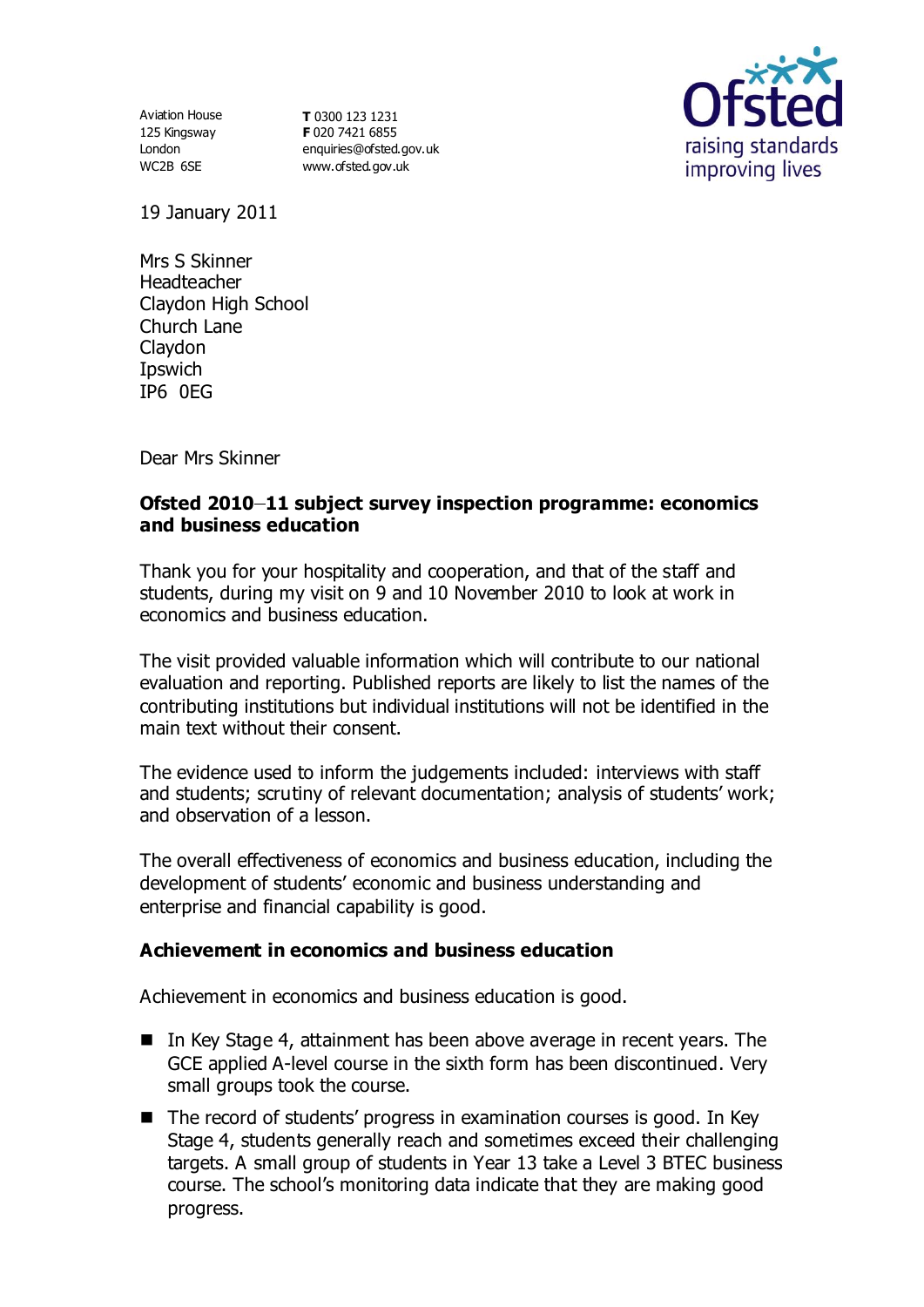The economic and business understanding and financial capability of students who do not take examination courses is good. This is particularly true of economic awareness and financial understanding.

# **Quality of teaching in economics and business education**

The quality of teaching in economics and business education is good.

- Teachers have a good understanding of the subject and the assessment requirements of courses. Both are communicated well to students. An increasing range of teaching and learning approaches is used, but work is not always sufficiently adapted to match the wide range of abilities in the class.
- Good opportunities are being developed for students to reflect, assess and feedback on their own work and that of others.
- In the sixth form, students are positive about the oral and email-based support they receive. They value the breaking up of tasks in the very long lessons through opportunities to discuss business-related issues in the real world.

## **Quality of the curriculum in economics and business education**

The quality of the curriculum in economics and business education is good.

- There are some good opportunities to enliven examination courses through visits to real businesses and the contribution of visitors. The school is making the examination subject more engaging and interesting through increasing the direct contact with employers and the business world.
- The very well-planned personal, health, social and economic education (PHSE) programme together with citizenship and relevant 'stop the clock' off-timetable days provide a coherent approach to developing students' economic and financial understanding. Students have relatively fewer opportunities to develop other aspects of enterprise education.
- The current provision of one examination course in business at Key Stage 4 and one in the sixth form does not meet the full range of students' needs. Despite the limited provision, business is a popular option at Key Stage 4. The choice of units for the new course in Year 10 better reflects the interests of students.

### **Effectiveness of leadership and management in economics and business education**

The effectiveness of leadership and management in economics and business education is good.

■ Currently the staffing of examination courses is in transition as the school's sixth form is phased out. Despite this, the school has made good use of resources to maintain effective provision. Staff have selected and amended courses to better meet the needs and interests of their students